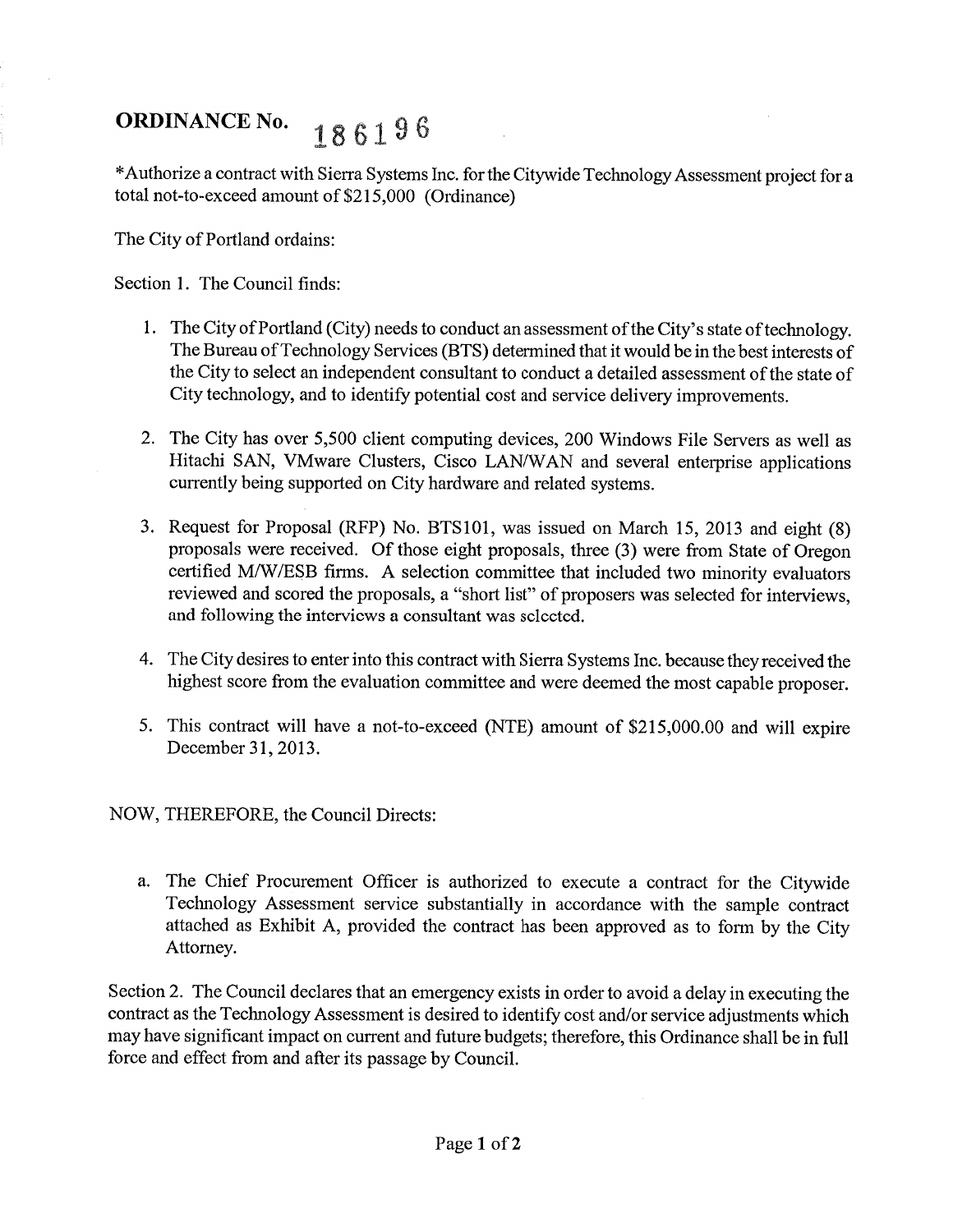L86196

Passed by the Council: AUG 14 2013 LaVonne Griffin-Valade

 $001081$ 

Mayor Charlie Hales<br>Prepared by: Christine Moody/lp Prepared by: Christine Moody/lp Deputy Deputy Deputy Deputy Deputy Deputy

Auditor of the City of Portland By Chrings Taylore